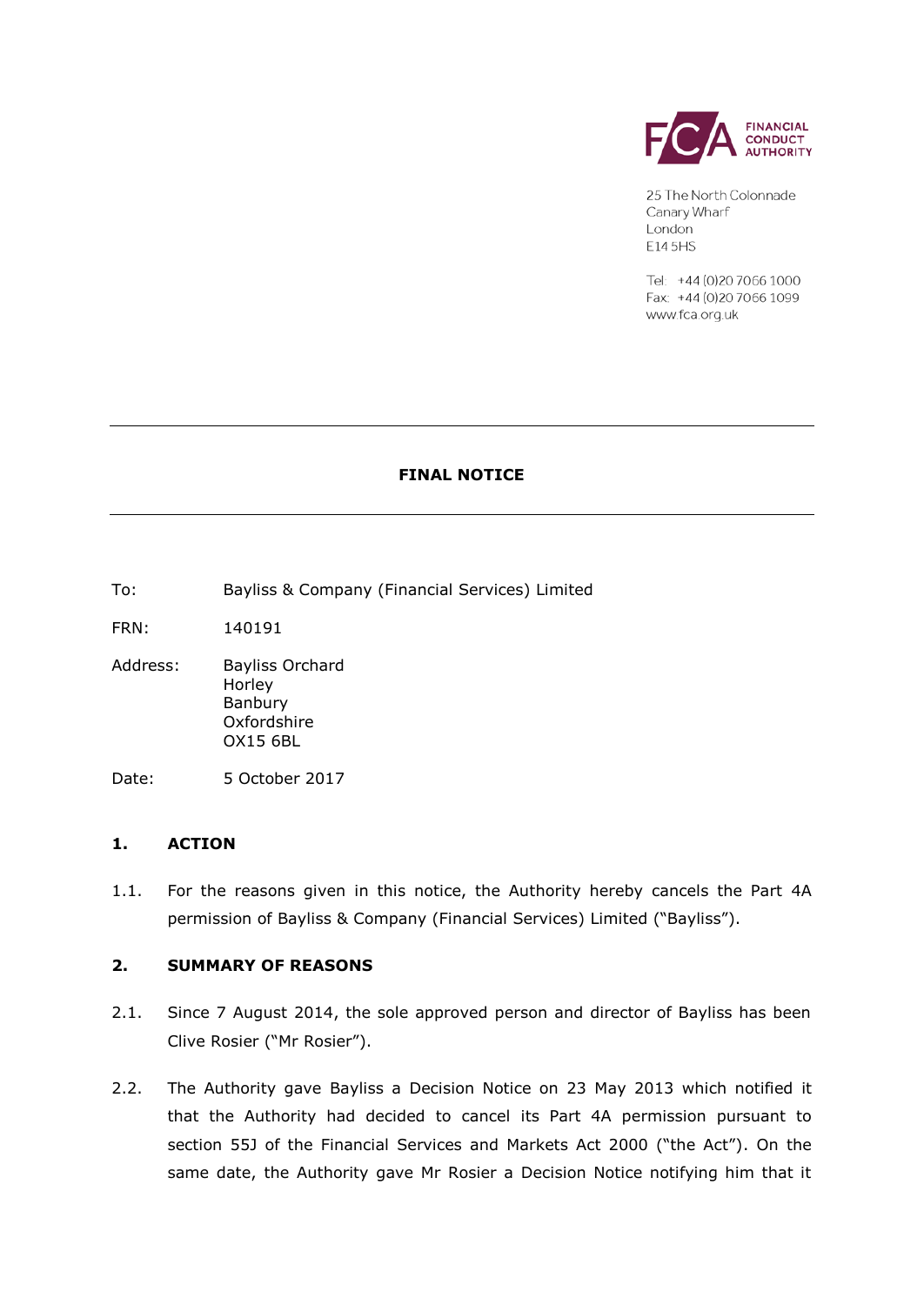had decided to prohibit him from carrying out any controlled function involving the exercise of significant influence over any person in relation to any regulatory activity carried on by any authorised person. The Authority had concluded that Bayliss was failing to satisfy the appropriate resources threshold condition set out in paragraph 2D of Schedule 6 of the Act and the suitability threshold condition set out in paragraph 2E of Schedule 6.

2.3. On 21 June 2013, Bayliss referred this Decision Notice to the Upper Tribunal (Tax and Chancery Chamber) ("the Tribunal"). The written decision of the Tribunal was released on 21 May 2015 and can be found on the Tribunal's website at:

[http://www.tribunals.gov.uk/financeandtax/Documents/decisions/Bayliss-Co-](http://www.tribunals.gov.uk/financeandtax/Documents/decisions/Bayliss-Co-Financial-Services-Ltd-Clive-Rosier-v-FCA.pdf)[Financial-Services-Ltd-Clive-Rosier-v-FCA.pdf](http://www.tribunals.gov.uk/financeandtax/Documents/decisions/Bayliss-Co-Financial-Services-Ltd-Clive-Rosier-v-FCA.pdf)

- 2.4. The Tribunal dismissed the reference made by Bayliss. The Tribunal also dismissed Mr Rosier's reference in respect of the Authority's decision to make a prohibition order against Mr Rosier, and the decision to withdraw the significant influence approvals granted to Mr Rosier at Bayliss.
- 2.5. Bayliss and Mr Rosier applied for permission from the Court of Appeal to appeal against the decision of the Tribunal. By an order dated 27 January 2016, the Court of Appeal denied that permission having considered Bayliss and Mr Rosier's written submissions. Bayliss and Mr Rosier then applied for an oral hearing of that application. On 14 March 2017, the Court of Appeal refused Bayliss and Mr Rosier's application for permission to appeal.
- 2.6. Accordingly, the Authority has prohibited Mr Rosier from performing any significant influence functions and withdrawn his significant influence functions at Bayliss.
- 2.7. As Mr Rosier's approvals to perform these controlled functions have been withdrawn and he is prohibited from conducting significant influence functions, Bayliss is therefore failing to satisfy the threshold conditions set out in paragraph 2D of Schedule 6 of the Act in that it does not have appropriate human resources in relation to the regulated activities it carries on. Accordingly, the Authority has cancelled the Part 4A permission of Bayliss.